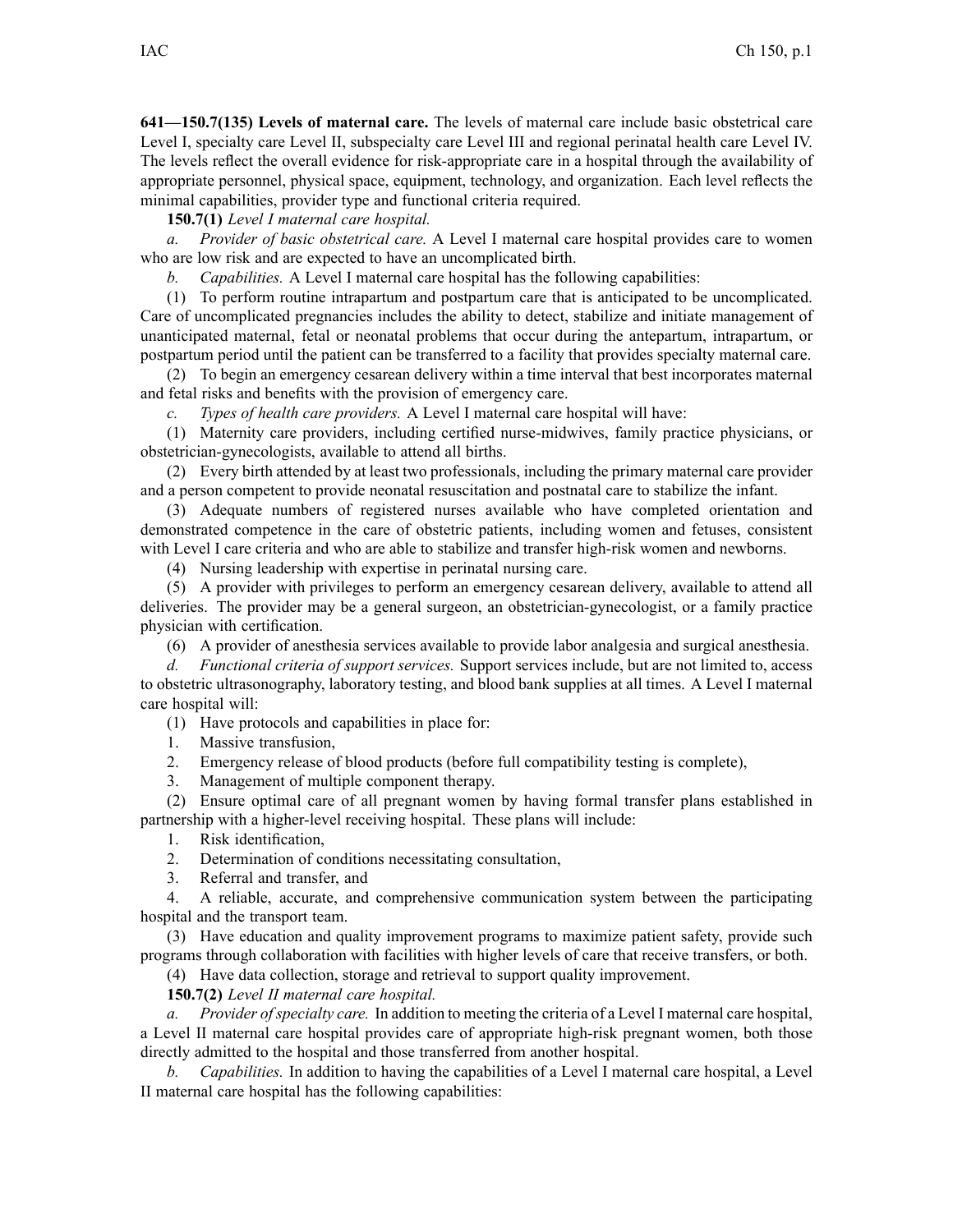(1) The infrastructure for continuous availability of adequate numbers of registered nurses who have demonstrated competence in the care of obstetric patients (women and fetuses).

(2) Orientation and demonstrated competence consistent with Level II care criteria and the capability to stabilize and transfer high-risk women and newborns who exceed Level II care criteria.

*c. Types of health care providers.* In addition to meeting the health care provider requirements of <sup>a</sup> Level I maternal care hospital, <sup>a</sup> Level II maternal care hospital will have:

(1) Health care providers, including certified nurse-midwives or family physicians.

(2) Nursing leaders and staff with formal training and experience in the provision of perinatal nursing care who can coordinate with respective neonatal care services.

(3) An attending obstetrician-gynecologist available at all times.

(4) A board-certified or board-eligible obstetrician-gynecologist with special interest and experience in obstetric care as the director of obstetric services.

(5) Access to <sup>a</sup> maternal-fetal medicine subspecialist for consultation, available on site, by telephone, or by telemedicine as needed.

(6) A provider of anesthesia services available at all times to provide labor analgesia and surgical anesthesia.

(7) A board-certified or board-eligible anesthesiologist with special training or experience in obstetric anesthesia, available for consultation.

(8) Medical and surgical consultants available to stabilize obstetric patients who have been directly admitted to the facility or transferred from other hospitals.

*d. Functional criteria ofsupportservices.* In addition to meeting the supportservicesrequirements of <sup>a</sup> Level I maternal care hospital, <sup>a</sup> Level II maternal care hospital will have:

(1) Computed tomography scan and, ideally, magnetic resonance imaging with interpretation available.

(2) Basic ultrasonographic imaging services for maternal and fetal assessment at all times, either in house or on call.

(3) Special equipment needed to accommodate the care and services needed for obese women. In addition, based on the patient's BMI and other risk factors, <sup>a</sup> consultation with an obstetrician-gynecologist or <sup>a</sup> maternal fetal medicine specialist should be considered.

(4) The ability to provide high-risk obstetrical care, but efforts should be made to transfer women whose newborns are likely to need <sup>a</sup> higher level of care than <sup>a</sup> Level II maternal care hospital can provide, or when the pregnancy has risk factors that require the consultation or care of <sup>a</sup> maternal-fetal medicine specialist.

## **150.7(3)** *Level III maternal care hospital.*

*a. Provider of subspecialty care.* A Level III maternal care hospital provides care to women that includes all Level I and Level II services and has subspecialists available on site, by telephone, or by telemedicine to assist in providing care for more complex maternal and fetal conditions.

*b. Capabilities.* A Level III maternal care hospital functions as the regional perinatal health care center for some areas of Iowa if there are no Level IV maternal care hospitals available. In these areas, <sup>a</sup> Level III maternal care hospital will be responsible for the leadership; facilitation of transport and referral; educational outreach; and data collection, storage and retrieval to suppor<sup>t</sup> quality improvement. Designation of Level III maternal care hospital should be based on the demonstrated experience and capability of the facility to provide comprehensive managemen<sup>t</sup> of severe maternal and fetal complications.

*c. Types of health care providers.* In addition to meeting the health care provider requirements of <sup>a</sup> Level II maternal care hospital, <sup>a</sup> Level III maternal care hospital will have:

(1) An obstetrician-gynecologist with inpatient privileges, available on site at all times.

(2) A maternal-fetal medicine subspecialist with inpatient privileges, available at all times, either on site, by telephone, or by telemedicine.

(3) A director of the maternal-fetal medicine service who is <sup>a</sup> board-certified or board-eligible maternal-fetal medicine subspecialist.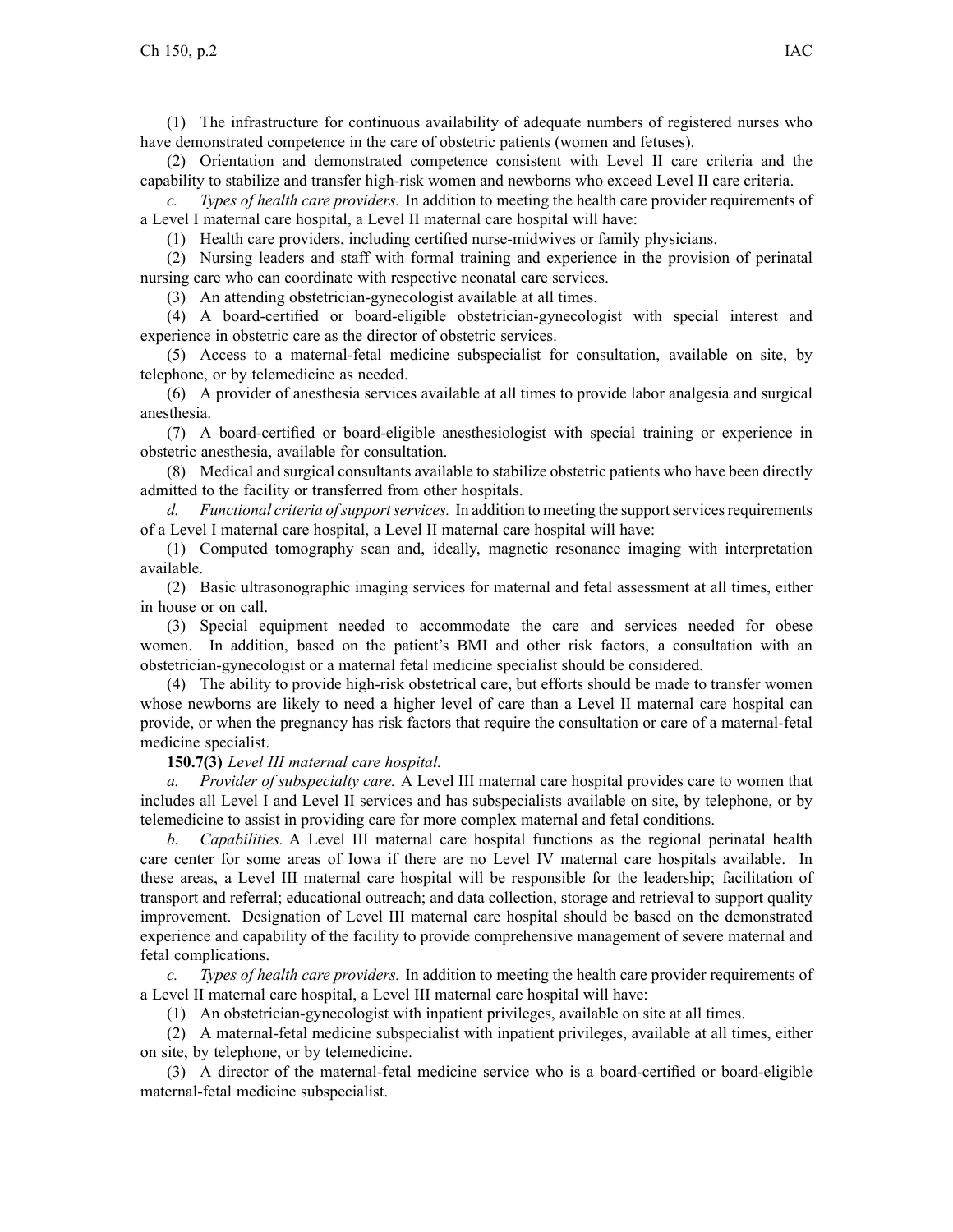(4) A board-certified or board-eligible obstetrician-gynecologist with special interest and experience in obstetric care directing obstetric services.

(5) A provider of anesthesia services available at all times on site.

(6) A board-certified or board-eligible anesthesiologist with special training or experience in obstetric anesthesia who is in charge of obstetric anesthesia services.

(7) A full complement of subspecialists, available for inpatient consultations, including subspecialists in:

- 1. Critical care,
- 2. General surgery,
- 3. Infectious disease,
- 4. Hematology,
- 5. Cardiology,
- 6. Nephrology,
- 7. Neurology, and
- 8. Neonatology.

(8) Nursing leaders and adequate numbers of registered nurses who have completed orientation and demonstrated competence in the care of obstetric patients (women and fetuses) consistent with Level III care criteria, including the transfer of high-risk women who exceed Level III care criteria, and who have special training and experience in the managemen<sup>t</sup> of women with complex maternal illnesses and obstetric complications. Nursing personnel will be continuously available.

*d. Functional criteria ofsupportservices.* In addition to meeting the supportservicesrequirements of <sup>a</sup> Level II maternal care hospital, <sup>a</sup> Level III maternal care hospital will have:

- (1) An on-site intensive care unit to accep<sup>t</sup> pregnan<sup>t</sup> women.
- (2) Critical care providers on site to actively collaborate with maternal-fetal specialists at all times.

(3) Equipment and personnel with expertise available on site to ventilate and monitor women in the labor and delivery unit until they can be safely transferred to the intensive care unit.

- (4) The ability to provide the following imaging services, with interpretation available at all times:
- 1. Basic interventional radiology,
- 2. Maternal echocardiography,
- 3. Computed tomography,
- 4. Magnetic resonance imaging, and
- 5. Nuclear medicine imaging.

(5) The ability to perform detailed obstetric ultrasonography and fetal assessment, including Doppler studies.

**150.7(4)** *Level IV maternal care hospital.*

*a. Provider of services as <sup>a</sup> regional perinatal health care center.* In addition to meeting the requirements for <sup>a</sup> Level III maternal care hospital, <sup>a</sup> Level IV maternal care hospital provides care to women with additional requirements and has considerable experience in the care of the most complex and critically ill pregnan<sup>t</sup> women throughout antepartum, intrapartum, and postpartum care. The particular specialty of fetal surgery, advanced neurosurgery, transplant, and advanced cardiovascular capabilities may not all be available at an individual Level IV maternal care hospital. In some cases, specific advanced care will require care coordination to the Level IV maternal care hospital by availability of specific expertise, including but not limited to fetal surgery, advanced neurosurgery, transplant, and advanced cardiovascular capabilities. Each hospital will have <sup>a</sup> clear understanding of the categories of perinatal patients who can be managed appropriately in the local hospital and those who must be transferred.

*b. Capabilities.* Although Level III and Level IV maternal care hospitals may seem to overlap, <sup>a</sup> Level IV maternal care hospital is distinct from <sup>a</sup> Level III maternal care hospital in the approach to the care of pregnan<sup>t</sup> women and women in the postpartum period with complex and critical illnesses. In addition to having an intensive care unit on site for obstetric patients, <sup>a</sup> Level IV maternal care hospital must have evidence of <sup>a</sup> maternal-fetal medicine care team that hasthe expertise to assume responsibility for pregnan<sup>t</sup> women and women in the postpartum period who are in critical condition or have complex